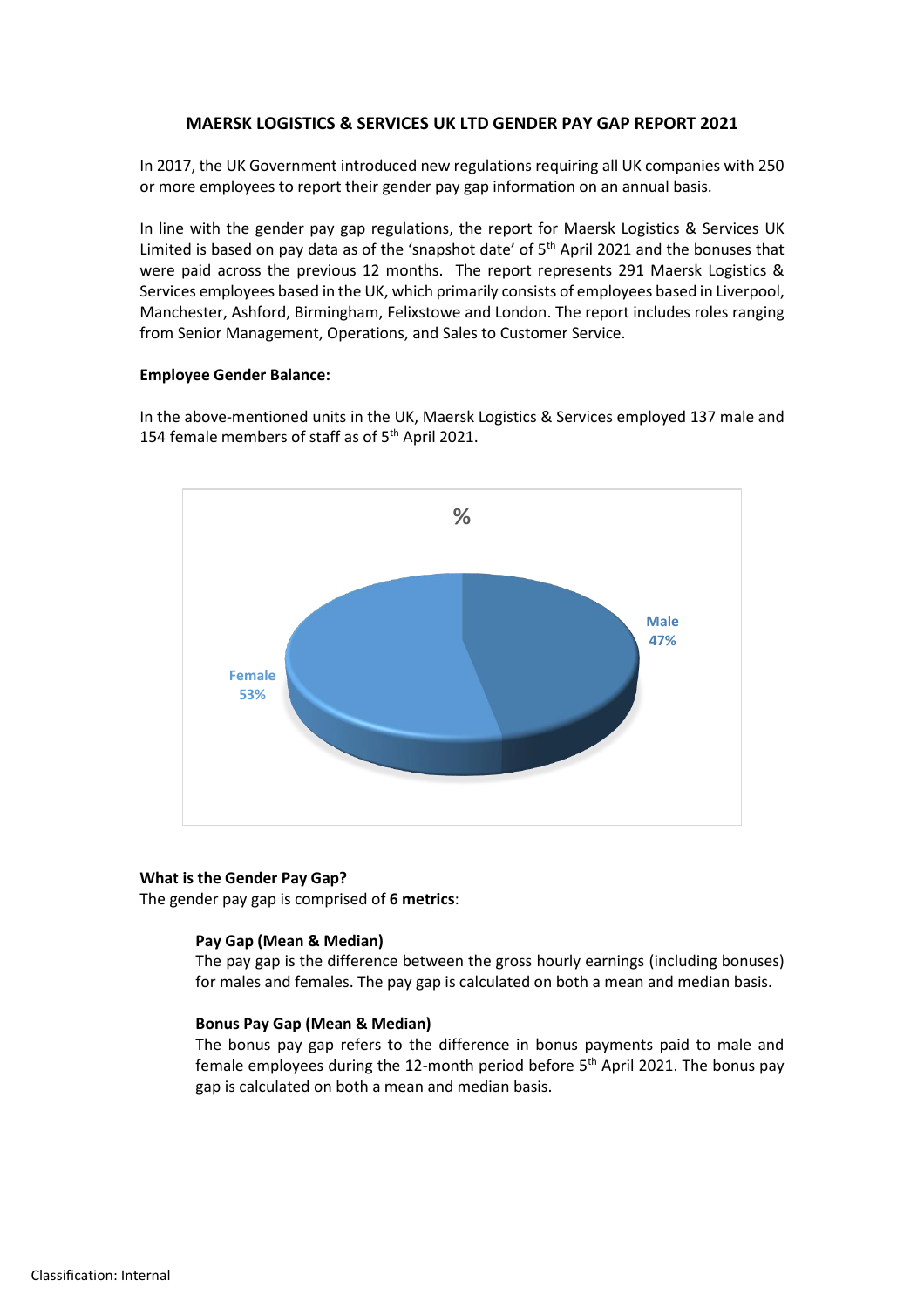#### **Bonus Pay Proportion**

Bonus pay proportion relates to the proportion of male and female employees who received bonus pay in the relevant 12-month period.

### **Quartile Pay Bands (Upper, Upper Middle, Lower Middle, Lower)**

To calculate the proportion of males and females in each quartile by pay band, employees were ranked in ascending order based on their hourly rate of pay (the gender pay gap number), then divided into four quartiles. As we have an uneven number of employees, we therefore distribute the numbers as evenly as possible and per the regulations. We have added one employee to the lower quartile, one employee to the lower middle quartile, and one employee to the upper middle quartile.

### **Mean vs Median**

The gender pay gap reporting regulations require both the mean and median to be reported. Mean pay (average) is equal to the sum of all hourly rates divided by the number of employees in the data set. Median pay is the middle number of hourly rates when arranged in ascending order.

### **What is Equal Pay?**

Equal Pay concerns the right of men and women to receive the same level of pay for like work, work rated as equivalent or work of equal value as set out in the Equality Act 2010. This has been a legal requirement in the UK since the Equal Pay Act 1970 (which has now been incorporated into the Equality Act 2010) and refers to every part of an employee's salary, terms of employment and benefits (such as bonuses and pension schemes).

# **What Is the Difference Between the Gender Pay Gap and Equal Pay?**

Whilst the two are often confused, the gender pay gap is not the same as equal pay.

The gender pay gap is the difference between what males earn in an organisation compared to what females earn, regardless of their role or seniority. As noted above, equal pay is the legal requirement for men and women to be paid the same for performing the same or like work, or work that has been rated of equal value.

In contrast to equal pay, the gender pay gap reflects more upon workforce demographicsthan unequal pay and rewards. A significant gender pay gap may still apply if the majority of senior and higher-paid roles are held by men, despite paying male and female employees the same amount for similar roles.

It is crucial to understand the difference, as the solutions and mitigation to the gender pay gap may be different to those necessary to ensure equal pay.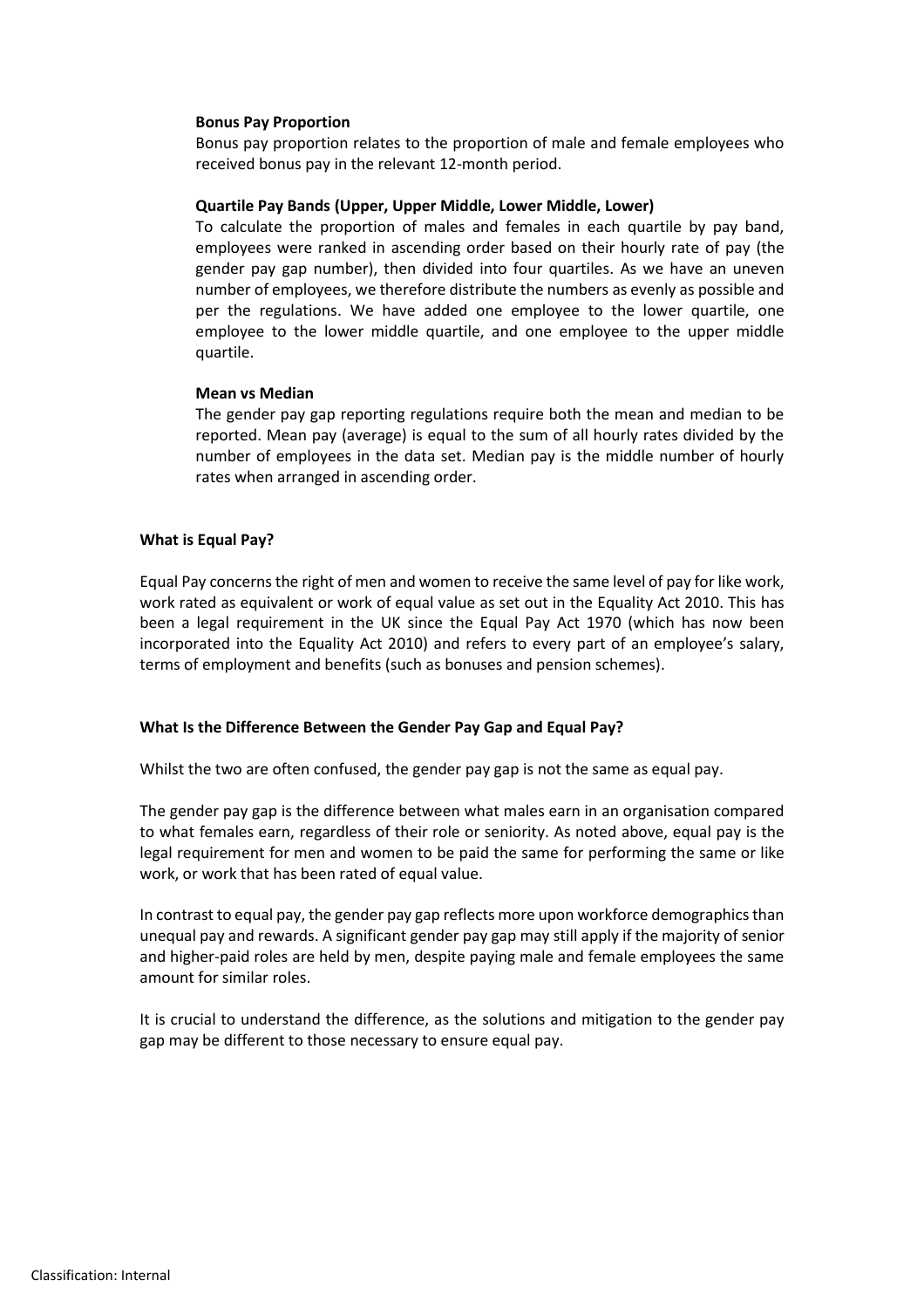# **Our Gender Pay Gap Numbers**

### **Pay Gap (Mean & Median):**

| <b>Hourly Rate</b><br>Pay Gap | 2021  |
|-------------------------------|-------|
| Mean                          | 27.9% |
| Median                        | 12.3% |

# **Bonus Pay Gap (Mean & Median):**

| <b>Bonus</b><br>Gap | Pay | 2021  |
|---------------------|-----|-------|
| Mean                |     | 56.1% |
| Median              |     | 19.7% |

### **Proportion of males and females paid a bonus:**

Males: 100% eligible\* Females: 100% eligible\*\*

\* 78.9% of males received a bonus

\*\*77.9 % of females received a bonus

# **Quartile Bands:**



# **Maersk Logistics & Services Pay Gap & Bonus Gap**

Our analysis shows that the overall difference between the earnings of males and females is **27.9% mean** or 12.3% median based on the hourly rates of pay at the snapshot date of 5<sup>th</sup> April 2021. This is the first year Maersk Logistics and Services have completed a Gender Pay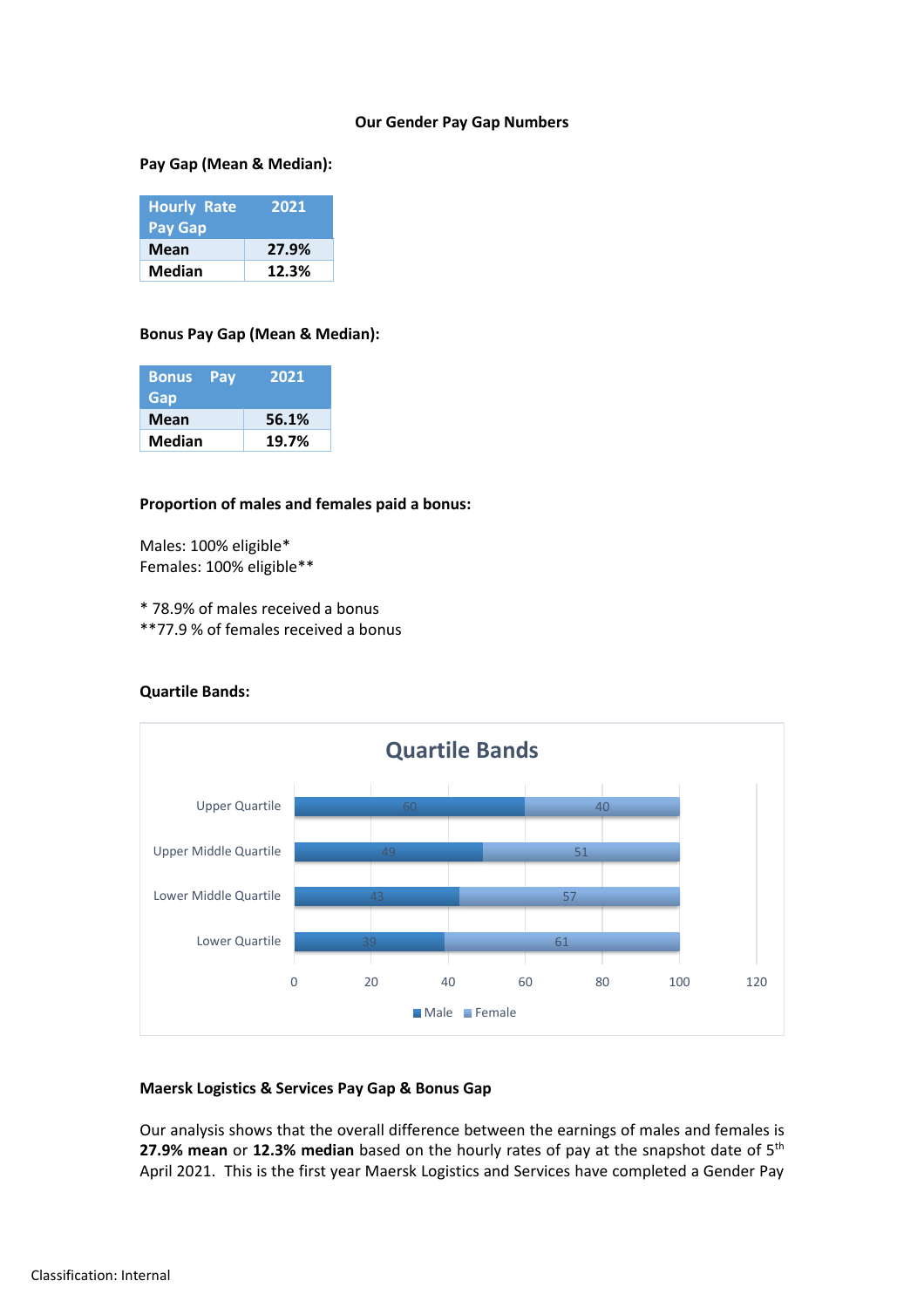Gap review, because historically the employee levels were below the 250 threshold. Therefore, we have no year on year comparable data.

100% of employees, regardless of their gender, are eligible to receive bonuses. Out of the total employee population, **78.9% of males** and **77.9% of females** received a bonus payment in the analysed period. The bonus gap – **56.1% mean** or **19.7% median** - is larger than the pay gap because in more senior roles, where men are overrepresented, bonuses (all of which are performance-related) represent a greater proportion of overall pay.

In addition, as per the gender pay gap reporting regulations, the bonus gap takes into account all bonuses, regardless of whether they are earned by part-time or full-time employees. It is important to note that not all employees in the data set received a bonus on the snapshot date as their start dates were post-December 2020 – our bonus year runs from January to December, so they are eligible to receive a bonus in April 2022. Due to an increase in employee onboarding at the end of 2020 into early 2021 there are a significant number of employees who where either not eligible for a bonus or received a pro-rated bonus for 2020.

# **Understanding the Pay Gap:**

The UK national gender pay gap for all employees (full and part time) increased to 15.4% in 2021, up from 14.9% in 2020 yet it is still down from the 17.4% in 2019 according to the Office for National Statistics. It is noted though that 2021 data includes the impact from COVID where more women than men were furloughed making direct year on year comparisons difficult.

#### **The Maritime Industry**

According to the latest figures from Spinnakers Maritime HR Association, the female representation across the maritime industry is at 42% as of 2020 globally. There has been a slight increase in the size of the maritime gender pay gap in the UK, which is currently standing at 43%. It is also highlighted in the same research that the Maritime industry remains far behind other industries in the UK, suggesting that the UK has one of the largest gender pay gaps in Europe and the maritime industry has one of the highest gaps in the country.

Another survey by Maritime HR association in 2020 revealed 95% of all admin roles in maritime are occupied by women compared to just 5% of exec leadership team roles. This is a main factor driving a gender pay gap of over 40%.

The research by the Maritime HR Association also suggested that the bonus gap is still wide and that the number of bonus payments was down across the board in 2020 and on top of this women remained less likely to receive any sort of bonus at all. For Maersk Line we were pleased to see an increase in the % of women who received a bonus. However, we recognise we still have a long way to go to decrease the pay gap and bonus gap overall.

The factors behind the pay gap are multiple: fewer women in senior roles, part-time roles dominated by women and that these part time roles are not offering an hourly rate commensurate with the postholders experience, more men in the industry overall and challenges associated with attracting more women to the industry.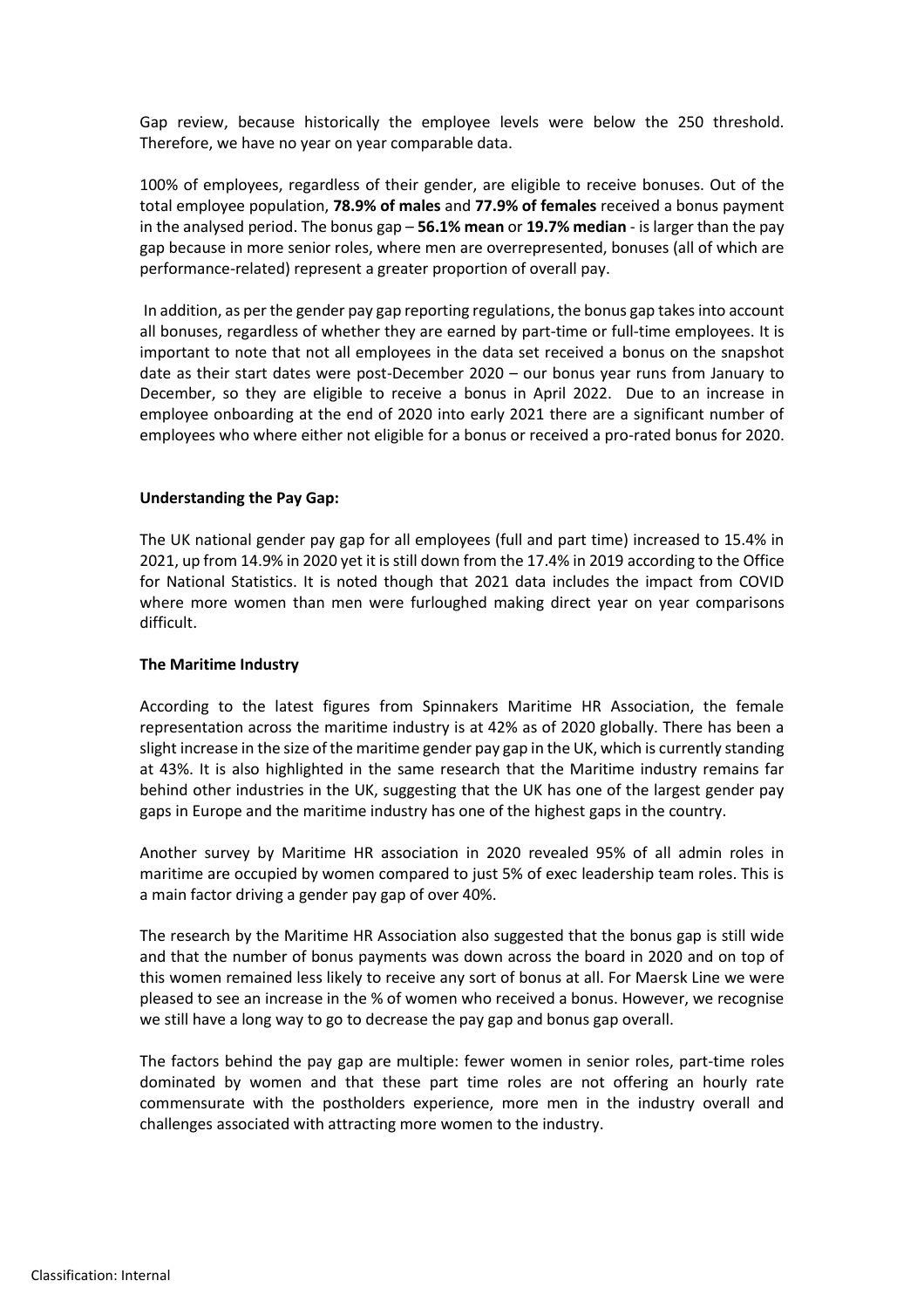#### **Actions we are taking**

We recognise that there is no one solution for increasing gender parity and that this is a longterm investment that requires continuous focus across all levels of the company and across many different areas.

**Women in management:** We have been focused on increasing the number of women at our management and leadership levels since our first targets were set in 2012. In 2021 we revised our approach, we set new stretch targets for the top 6 job levels of our organisation. We created global gender action plans and micro-targets for each executive team member to own and to be accountable for and report on to the Board. We believe that if we continue to focus on gender parity at the top levels of our organisation, we will start to make bigger gains in reducing the gender pay gap.

**Attracting women to Maersk:** We know that the number of women in maritime is lower than the number of men and significantly low at around 2% for female seafarers. We have set out targets for recruitment of women into Maersk that range from 30% in areas such as technology, where we know we have a double challenge due to the low amount of women in the technology talent pool and 40% for other areas of the company. We work with our executive recruiters, targeted talent attraction programs and our employer branding messages to target female talent and attract them into Maersk. We still have some way to go to meet our targets and will continue to invest in this area.

**Career progression:** Part of the global gender action plans that we have developed for our executives are heavily focused on career progression, including sponsorship of women, visibility of women and investment in career progression. We continue to invest in programs that are targeted to enabling women into leadership and opening career opportunities for them and measure the participation rate of women in our leadership programs.

**Our culture:** We know that traditionally, the maritime and logistics industry has been male dominated and with this can bring biases and stereotypes. We have a number of programs in place to encourage learning for our colleagues on challenging their own biases and stereotypes and ensuring a culture of psychological safety where colleagues feel empowered to bring their whole selves to work.

Focusing on equal pay and the gender pay gap is also built into the way that we work, ensuring that this is a core component of any compensation and reward reviews.

Women returning from maternity has been a focus for Maersk since the implementation of our global maternity policy which improved benefits during and after maternity leave with the view to support increased retention of women post maternity leave. The policy pays 18 weeks full pay of maternity leave and a "Return to work" program which gives onshore employees the opportunity to work 20% less hours at full contractual pay within the first year of childbirth or adoption for up to six months after returning to work. In the UK, in 2019, 100% of Maersk's UK's female employees returned to work following maternity leave.

In summary, as with many other organisations, there are many drivers behind our gender pay gap but it is primarily caused by having fewer women at senior management level and in highly paid technical roles. There are also more men than women working across all levels of the